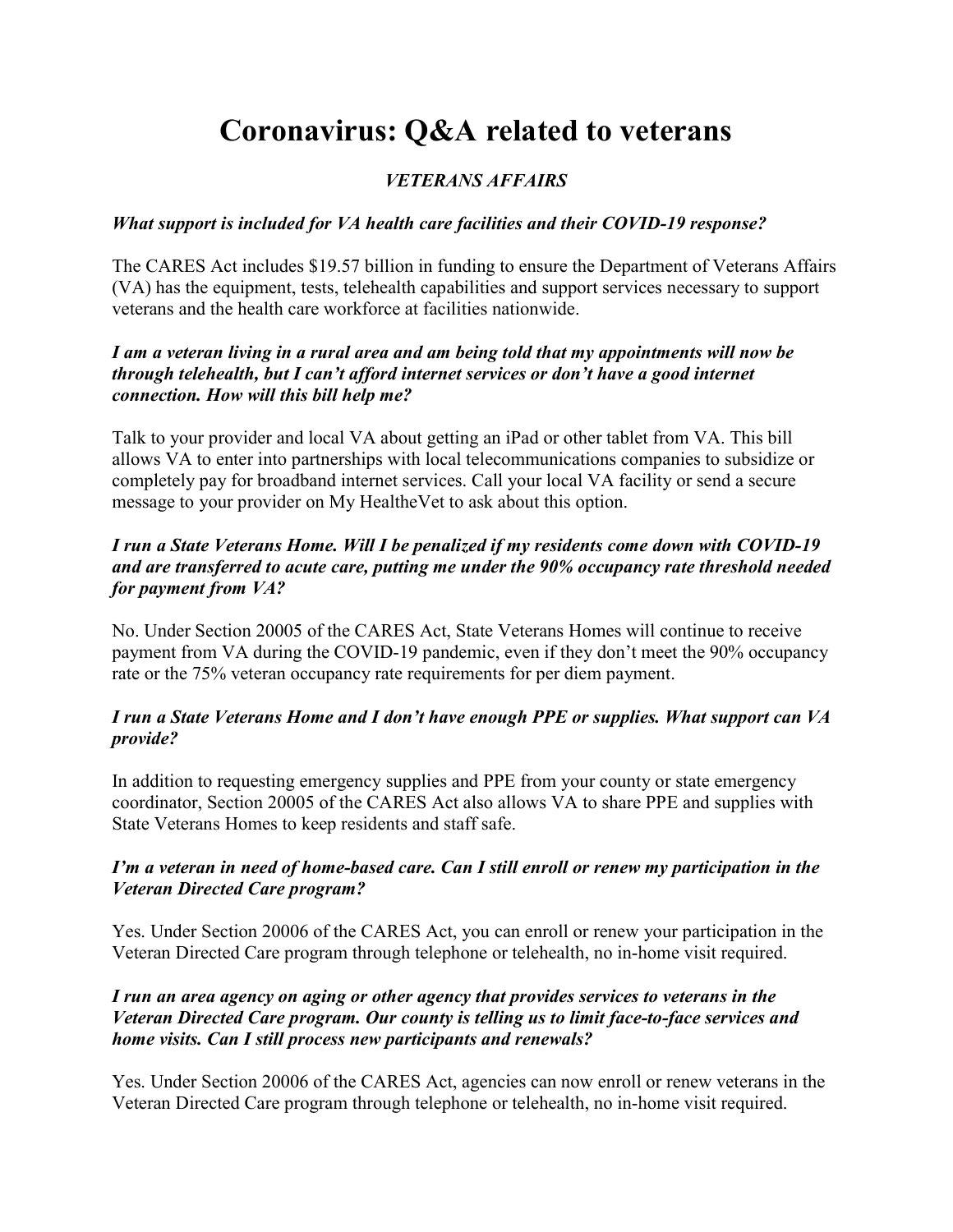#### I'm a veteran using the Veteran Directed Care program for home-based care, but I can't get to a printer or post office to send in my renewal paperwork due to COVID-19. Will I be kicked out of the program?

No. Under Section 20006 of the CARES Act, veterans and their caregivers will not be penalized for late paperwork and will not be dis-enrolled or suspended from the program.

#### I'm a veteran using the Veteran Directed Care program for home-based care, but I am currently living outside of my home state and can't travel home due to COVID-19 restrictions and health concerns. Can my caregiver still be paid for services, even if we are out of state?

Yes. Under Section 20006 of the CARES Act, veterans and their caregivers will not be penalized for being out of state for more than 14 days during the COVID-19 emergency, and should continue to receive payments for care.

#### I use VA's prosthetics service and need to get my prosthetic adjusted, but am nervous to go into a VA facility because I have underlying conditions that make me more at risk of complications from COVID-19. Where can I go to get my prosthetic adjusted?

This bill gives VA more flexibility to allow veterans who need their prosthetics created or adjusted to do so in their local community. Call your local VA provider or message them on MyHealtheVet and ask about this option.

# I'm a VA employee working lots of overtime due to COVID-19. Can I still receive overtime pay for hours worked, even if it puts me above the Federal pay caps?

Yes. Under Section 20008 of the CARES Act, any VA employee involved in COVID-19 response efforts can receive pay for all hours worked, even above the normal pay caps, for work done in support of VA's response to COVID-19.

#### I'm a home health care worker for the VA, can I receive PPE for providing home care services to veterans?

Yes. Under Section 20009 of the CARES Act, VA must provide PPE to any home health worker employed by or contracted with VA to provide services to veterans.

#### I'm a veteran receiving pension and health care benefits from VA. Will the emergency income from the CARES Act (the Recovery Rebate) count towards my income for determining my eligibility for pension, health care, and other needs-based benefits?

No. Under Section 20010 of the CARES Act, the 2020 Recovery Rebate payment cannot be counted as income when determining a veteran's eligibility for any VA needs-based benefits.

# I am a VA HUD-VASH caseworker, how can I make sure I am keeping up with my veterans in the HUD-VASH program?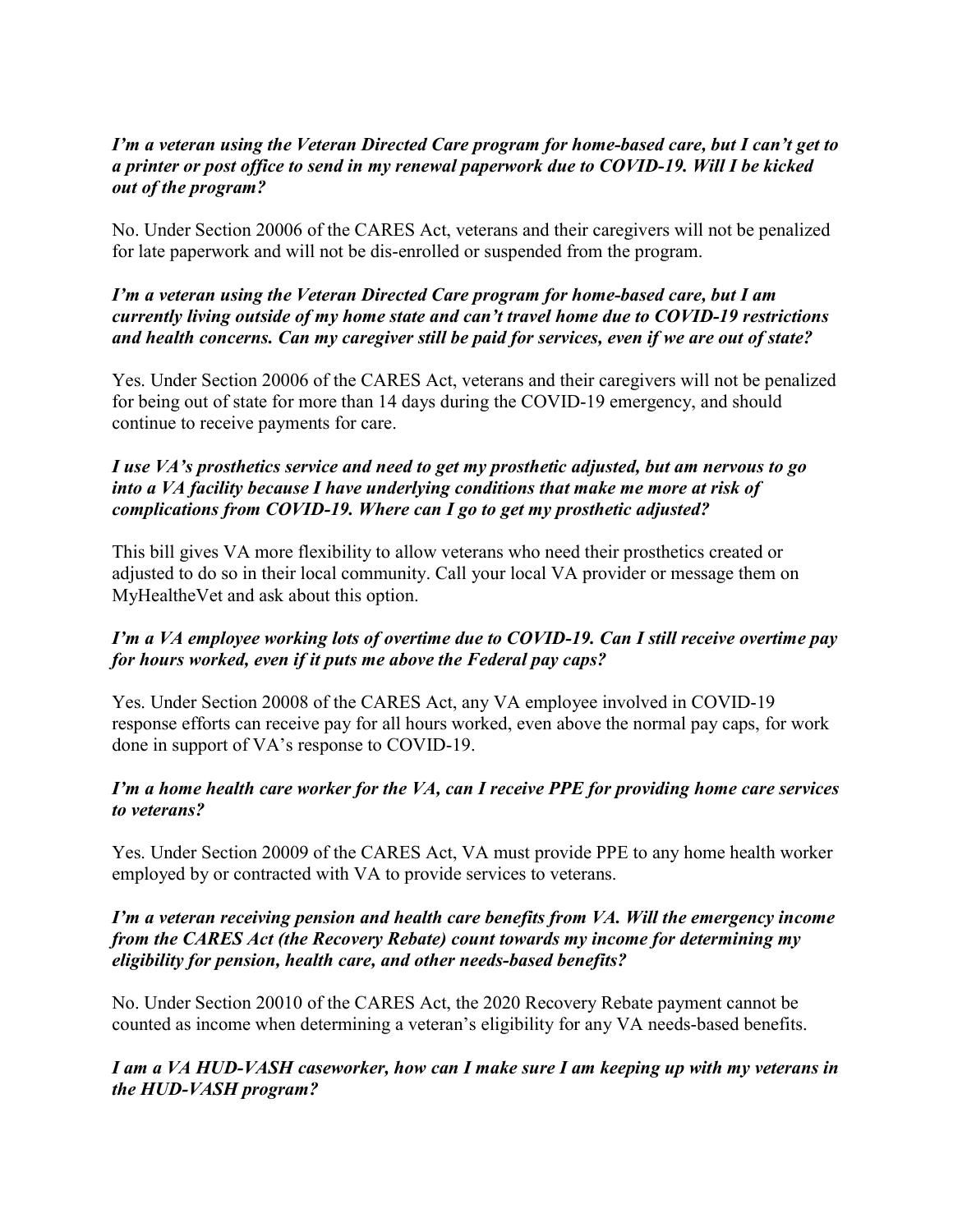This bill encourages VA to use more telehealth capabilities for yourself and your veterans. Call each other or use Apple FaceTime, Facebook Messenger Video Chat, Google Hangouts Video, or Skype. Ask your local VA about access to an iPad or other tablet for you or your veterans to use to facilitate virtual meetings.

# I am a Grant and Per Diem provider. Will I be able to keep my veterans enrolled after they are absent for 14 days?

Yes. This bill waives VA's requirement to automatically dis-enroll veterans using the GPD program if they are absent more than 14 days.

#### Will I continue to get paid for veterans who are absent from my program for more than 3 days?

This bill gives VA the authority to pay GPD providers for a veteran even if they are absent from the program for more than 3 days. Contact your local VA about this option.

# Will I get paid the same amount as before?

This bill waives the current limit on the amount VA can pay GPD providers during the COVID-19 emergency. Contact your local VA about this option. This bill includes additional funding for VA to increase payments to many service providers, including the GPD program.

#### I am an SSVF provider. How does this bill allow me to continue to help homeless veterans?

This bill includes additional funding for VA to increase payments to many service providers, including the SSVF program. For more information about how to help veterans during COVID-19, visit https://www.va.gov/homeless/ssvf/.

#### I run a veteran-owned small business. Can the CARES Act help me?

Yes. If you are a veteran-owned small business, you can receive support through the Small Business Paycheck Protection Program to cover 8-weeks of your payroll, the mortgage interest, rent, and utility costs. There will be up to 100% loan forgiveness options for a veteran-owned small businesses that protects/fully maintains their workers.

#### I have a VA-backed mortgage, am I protected against foreclosure during the COVID-19 emergency declaration?

Yes, under CARES Act Section 4022, federally backed mortgages, including those guaranteed or insured by the VA are protected from foreclosure for 60 days beginning on March 18, 2020. If borrowers are facing financial hardship, they can by requesting a forbearance for up to 6 months, with a possible extension for another 6 months, through their mortgage holder.

# STUDENT VETERANS